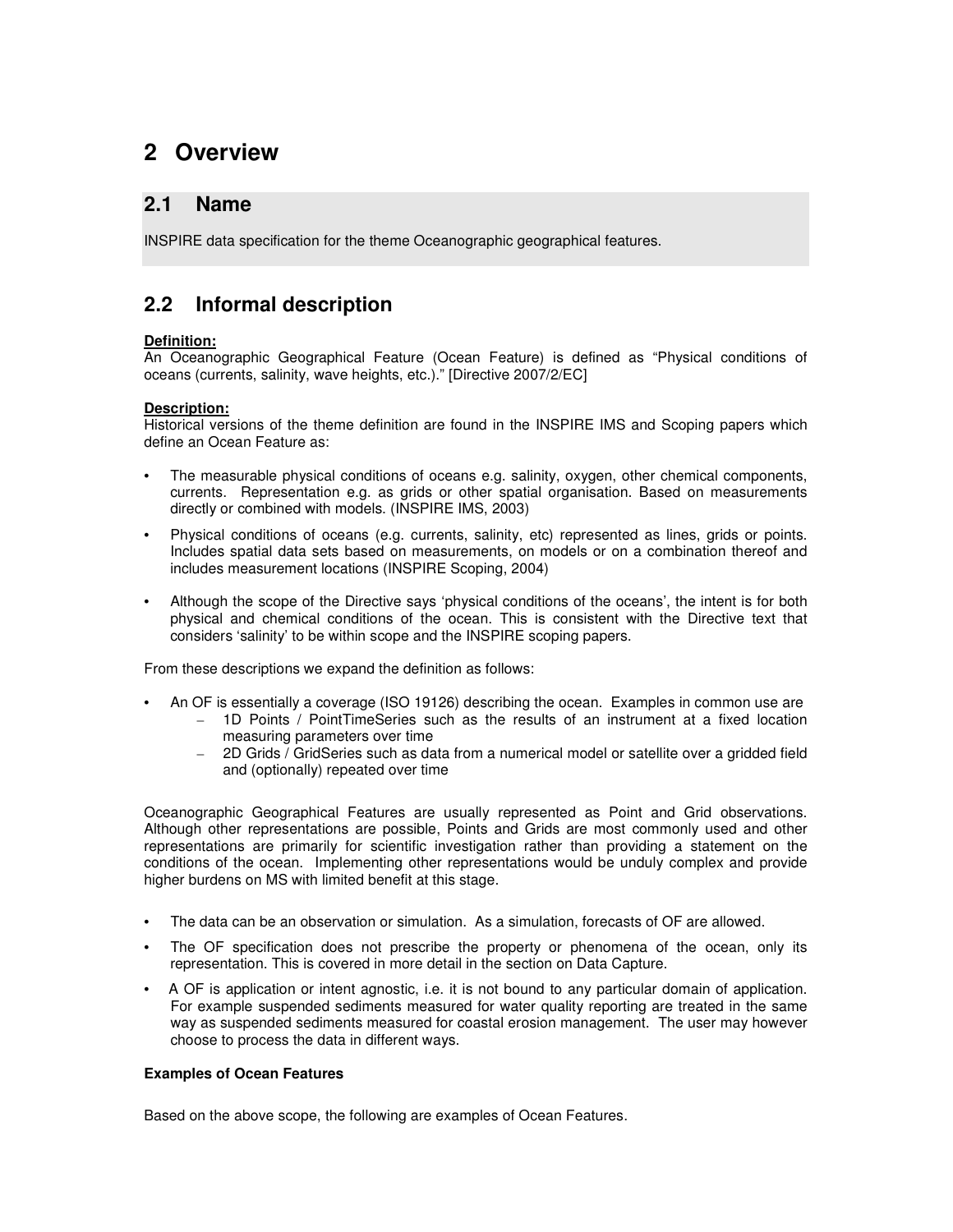- Measurements of water temperature and salinity recorded by a buoy or fixed instrument at sea for the purpose of water quality reporting
- Measurements of ocean waves recorded by a buoy for the purpose of understanding a coastal flood hazards
- Gridded measurements of ocean colour from an earth observation satellite for the purpose of defining regions for water quality reporting.
- Monitoring of contaminants e.g. sampling for trace metals.
- Aggregated summary data e.g. climatic means.

#### **What an Ocean Feature is not**

- Direct measurements of biological phenomena such as phytoplankton<sup>13</sup>, zooplankton or any marine species counts, although proxy measurements of such phenomena such as Ocean Colour may be represented as Ocean Features.
- Derived products based on underlying observation and measurements<sup>14</sup>
	- o E.g. exceedance plot, wave rose, isolines
- An Atmospheric Geographical Feature (AF Annex III)
	- o Winds for example are part of Atmosphere
- Elevation (EL AnnexII)
	- o Bathymetric measurements of the ocean depths
- A Sea Region (SR Annex III)
	- o Contours or areas of the Sea classified by their physical or chemical conditions

#### **Definition:**

An Oceanographic Geographical Feature (Ocean Feature) is defined as "Physical conditions of oceans (currents, salinity, wave heights, etc.)." [Directive 2007/2/EC]

#### **Description:**

An Ocean Geographical Feature (OF) represents the (physical or chemical) properties of a Sea Region. This type of information is essentially a coverage describing the ocean and could be presented as a set of point data, gridded data, but also as vertical profiles through ocean depths and trajectories along the ocean surface. The Ocean Geographical Features theme employs the ISO 19156 Observations and Measurements standard for consistent encoding of measured, modelled or simulated data.

Entry in the INSPIRE registry: http://inspire.ec.europa.eu/theme/of/

## **2.3 Normative References**

 $\overline{a}$ <sup>13</sup>Measurements of ocean colour can be used to determine parameters such as Chl-a and these are within the scope of Sea Regions.

<sup>&</sup>lt;sup>14</sup> Such analysis is subjective to a particular purpose. Summary data e.g. 'mean wave height' is in scope.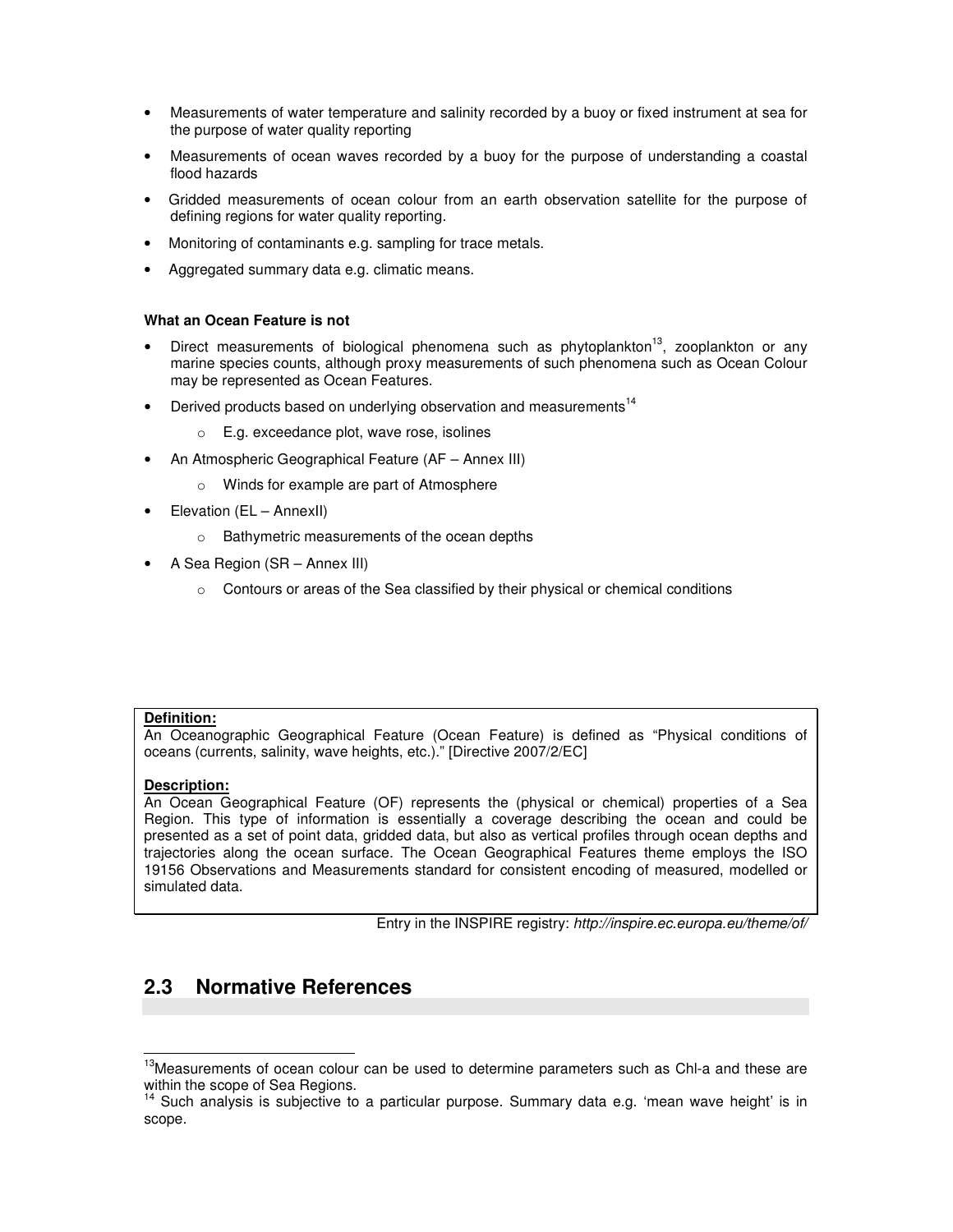|                                                                                                                                           |                                                                                                     | [Directive 2007/2/EC] Directive 2007/2/EC of the European Parliament and of the Council of 14 March<br>2007 establishing an Infrastructure for Spatial Information in the European<br>Community (INSPIRE)      |  |  |
|-------------------------------------------------------------------------------------------------------------------------------------------|-----------------------------------------------------------------------------------------------------|----------------------------------------------------------------------------------------------------------------------------------------------------------------------------------------------------------------|--|--|
| [ISO 19107]                                                                                                                               | EN ISO 19107:2005, Geographic Information - Spatial Schema                                          |                                                                                                                                                                                                                |  |  |
| [ISO 19108]                                                                                                                               | EN ISO 19108:2005, Geographic Information - Temporal Schema                                         |                                                                                                                                                                                                                |  |  |
| [ISO 19108-c] ISO 19108:2002/Cor 1:2006, Geographic Information - Temporal Schema, Technical<br>Corrigendum 1                             |                                                                                                     |                                                                                                                                                                                                                |  |  |
| [ISO 19111]                                                                                                                               | EN ISO 19111:2007 Geographic information - Spatial referencing by coordinates (ISO<br>19111:2007)   |                                                                                                                                                                                                                |  |  |
| [ISO 19113]                                                                                                                               | EN ISO 19113:2005, Geographic Information - Quality principles                                      |                                                                                                                                                                                                                |  |  |
| [ISO 19115]                                                                                                                               | EN ISO 19115:2005, Geographic information - Metadata (ISO 19115:2003)                               |                                                                                                                                                                                                                |  |  |
| [ISO 19118]                                                                                                                               | EN ISO 19118:2006, Geographic information - Encoding (ISO 19118:2005)                               |                                                                                                                                                                                                                |  |  |
| [ISO 19123]                                                                                                                               | EN ISO 19123:2007, Geographic Information - Schema for coverage geometry and<br>functions           |                                                                                                                                                                                                                |  |  |
| [ISO 19125-1] EN ISO 19125-1:2004, Geographic Information - Simple feature access - Part 1:<br>Common architecture                        |                                                                                                     |                                                                                                                                                                                                                |  |  |
| [ISO 19135]                                                                                                                               | EN ISO 19135:2007 Geographic information - Procedures for item registration (ISO<br>19135:2005)     |                                                                                                                                                                                                                |  |  |
| [ISO 19138]                                                                                                                               |                                                                                                     | ISO/TS 19138:2006, Geographic Information - Data quality measures                                                                                                                                              |  |  |
| [ISO 19139]                                                                                                                               | <b>ISO/TS</b><br>Geographic information - Metadata - XML<br>19139:2007,<br>schema<br>implementation |                                                                                                                                                                                                                |  |  |
| [ISO 19157]<br>ISO/DIS 19157, Geographic information - Data quality                                                                       |                                                                                                     |                                                                                                                                                                                                                |  |  |
| [OGC 06-103r4]<br>Implementation Specification for Geographic Information - Simple feature access -<br>Part 1: Common Architecture v1.2.1 |                                                                                                     |                                                                                                                                                                                                                |  |  |
|                                                                                                                                           | NOTE                                                                                                | This is an updated version of "EN ISO 19125-1:2004, Geographic<br>information - Simple feature access - Part 1: Common architecture".                                                                          |  |  |
| [Regulation 1205/2008/EC]                                                                                                                 |                                                                                                     | Regulation 1205/2008/EC implementing Directive 2007/2/EC of the<br>European Parliament and of the Council as regards metadata                                                                                  |  |  |
| [Regulation 976/2009/EC]                                                                                                                  |                                                                                                     | Commission Regulation (EC) No 976/2009 of 19 October 2009<br>implementing Directive 2007/2/EC of the European Parliament and of the<br>Council as regards the Network Services                                 |  |  |
| [Regulation 1089/2010/EC]                                                                                                                 |                                                                                                     | Commission Regulation (EU) No 1089/2010 of 23 November 2010<br>implementing Directive 2007/2/EC of the European Parliament and of the<br>Council as regards interoperability of spatial data sets and services |  |  |

[ISO 19156] ISO 19156: 2011, Geographic information - Observations and measurements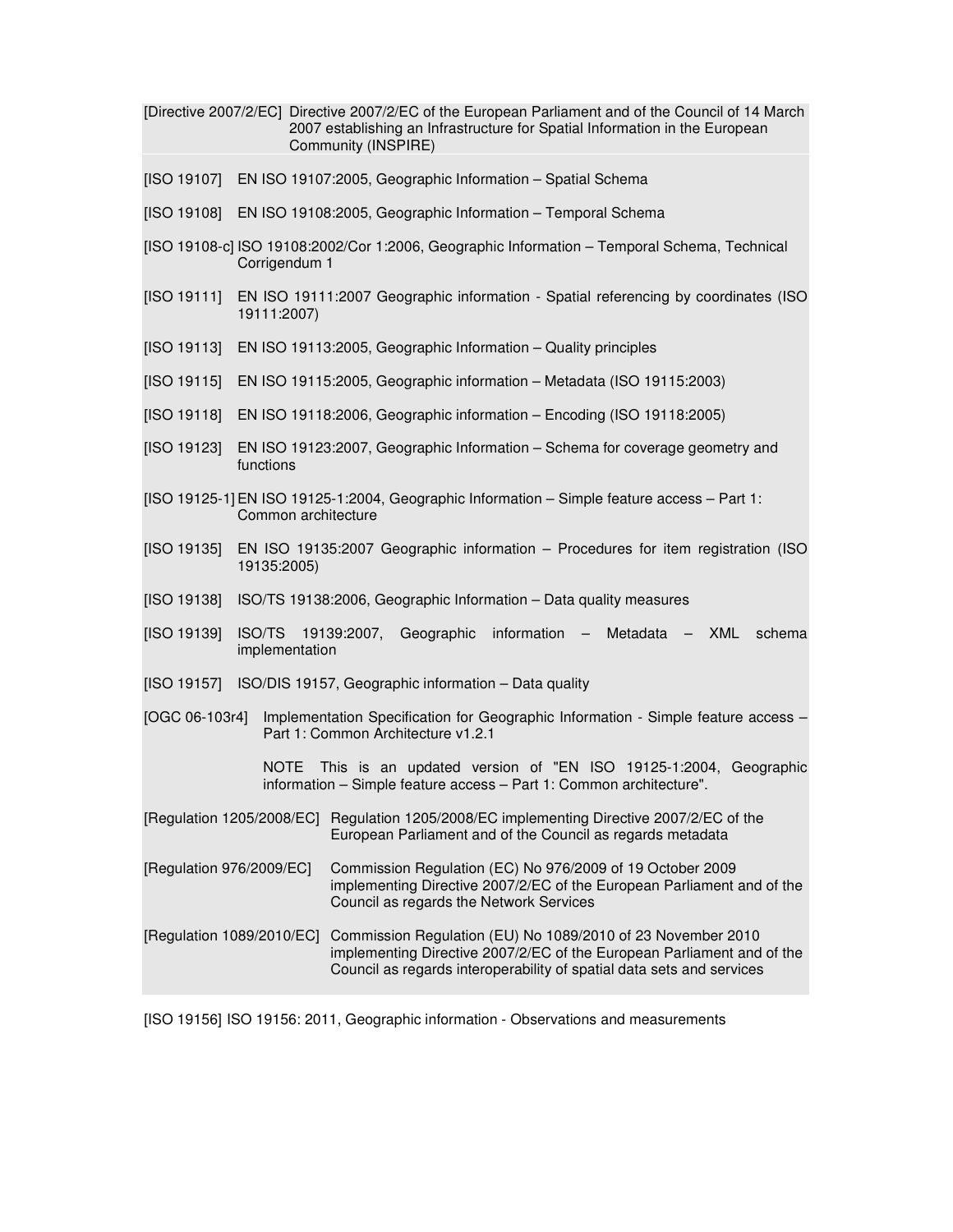# **2.4 Terms and definitions**

General terms and definitions helpful for understanding the INSPIRE data specification documents are defined in the INSPIRE Glossary<sup>15</sup>.

# **2.5 Symbols and abbreviations**

| AC-MF          | Atmospheric Conditions & Meteorological Geographical Features<br>(INSPIRE Data Specification) |
|----------------|-----------------------------------------------------------------------------------------------|
| ATS            | <b>Abstract Test Suite</b>                                                                    |
| CSML           | Climate Science Modelling Language                                                            |
| ЕC             | European Commission                                                                           |
| ЕC             | European Commission                                                                           |
| EEA            | European Environmental Agency                                                                 |
| EF             | Environmental Monitoring Facilities (INSPIRE Data Specification)                              |
| ETRS89         | European Terrestrial Reference System 1989                                                    |
| ETRS89-LAEA    | Lambert Azimuthal Equal Area                                                                  |
| EU             | European Union                                                                                |
| <b>EVRS</b>    | European Vertical Reference System                                                            |
| GCM            | General Conceptual Model                                                                      |
| GML            | Geography Markup Language                                                                     |
| <b>INSPIRE</b> | Infrastructure for Spatial Information in Europe                                              |
| IR.            | Implementing Rule                                                                             |
| <b>ISDSS</b>   | Interoperability of Spatial Data Sets and Services                                            |
| <b>ISO</b>     | International Organization for Standardization                                                |
| <b>ITRS</b>    | International Terrestrial Reference System                                                    |
| LAT            | Lowest Astronomical Tide                                                                      |
| LMO            | Legally Mandated Organization                                                                 |
| O&M            | ISO 19156 Observations and Measurements                                                       |
| OF             | Oceanographic Geographical Feature                                                            |
| SDIC           | Spatial Data Interest Community                                                               |
| SLD            | <b>Styled Layer Descriptor</b>                                                                |
| SOS            | <b>OGC Sensor Observation Service</b>                                                         |
| SR             | Sea Regions (INSPIRE Data Specification)                                                      |
| ТG             | Technical Guidance                                                                            |
| TWG            | <b>Thematic Working Group</b>                                                                 |
| UML            | Unified Modeling Language                                                                     |
| URI            | Uniform Resource Identifier                                                                   |
| UTC            | <b>Coordinated Universal Time</b>                                                             |
|                |                                                                                               |

 $15\,$ The INSPIRE Glossary is available from http://inspireregistry.jrc.ec.europa.eu/registers/GLOSSARY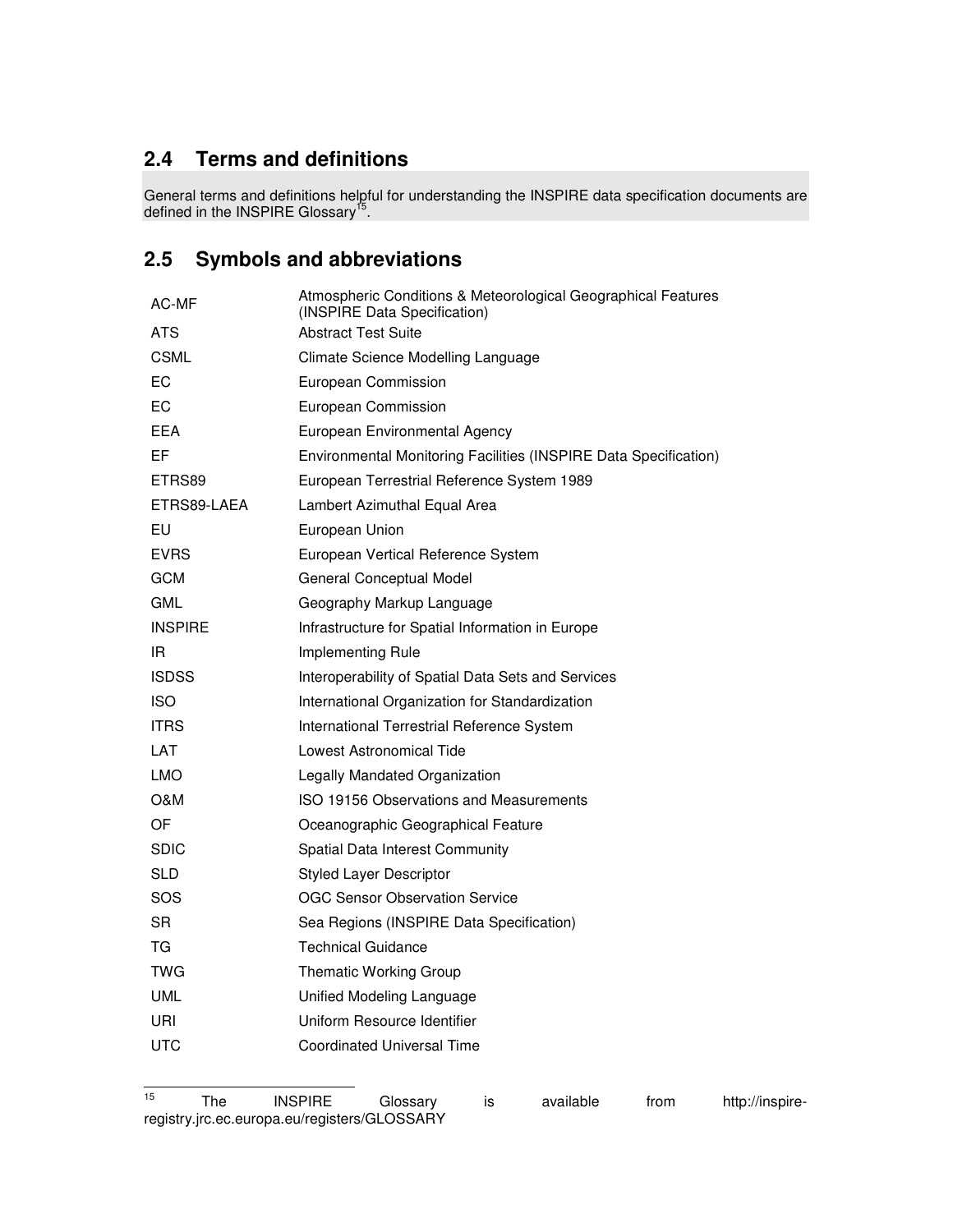| <b>WCS</b> | OGC Web Coverage Service       |
|------------|--------------------------------|
| <b>WFS</b> | <b>OGC Web Feature Service</b> |
| <b>WMS</b> | OGC Web Map Service            |
| XML        | EXtensible Markup Language     |

## **2.6 How the Technical Guidelines map to the Implementing Rules**

The schematic diagram in Figure 1 gives an overview of the relationships between the INSPIRE legal acts (the INSPIRE Directive and Implementing Rules) and the INSPIRE Technical Guidelines. The INSPIRE Directive and Implementing Rules include legally binding requirements that describe, usually on an abstract level, what Member States must implement.

In contrast, the Technical Guidelines define how Member States might implement the requirements included in the INSPIRE Implementing Rules. As such, they may include non-binding technical requirements that must be satisfied if a Member State data provider chooses to conform to the Technical Guidelines. Implementing these Technical Guidelines will maximise the interoperability of INSPIRE spatial data sets.





## **2.6.1 Requirements**

The purpose of these Technical Guidelines (Data specifications on Oceanographic geographical features) is to provide practical guidance for implementation that is guided by, and satisfies, the (legally binding) requirements included for the spatial data theme Oceanographic geographical features in the Regulation (Implementing Rules) on interoperability of spatial data sets and services. These requirements are highlighted in this document as follows: